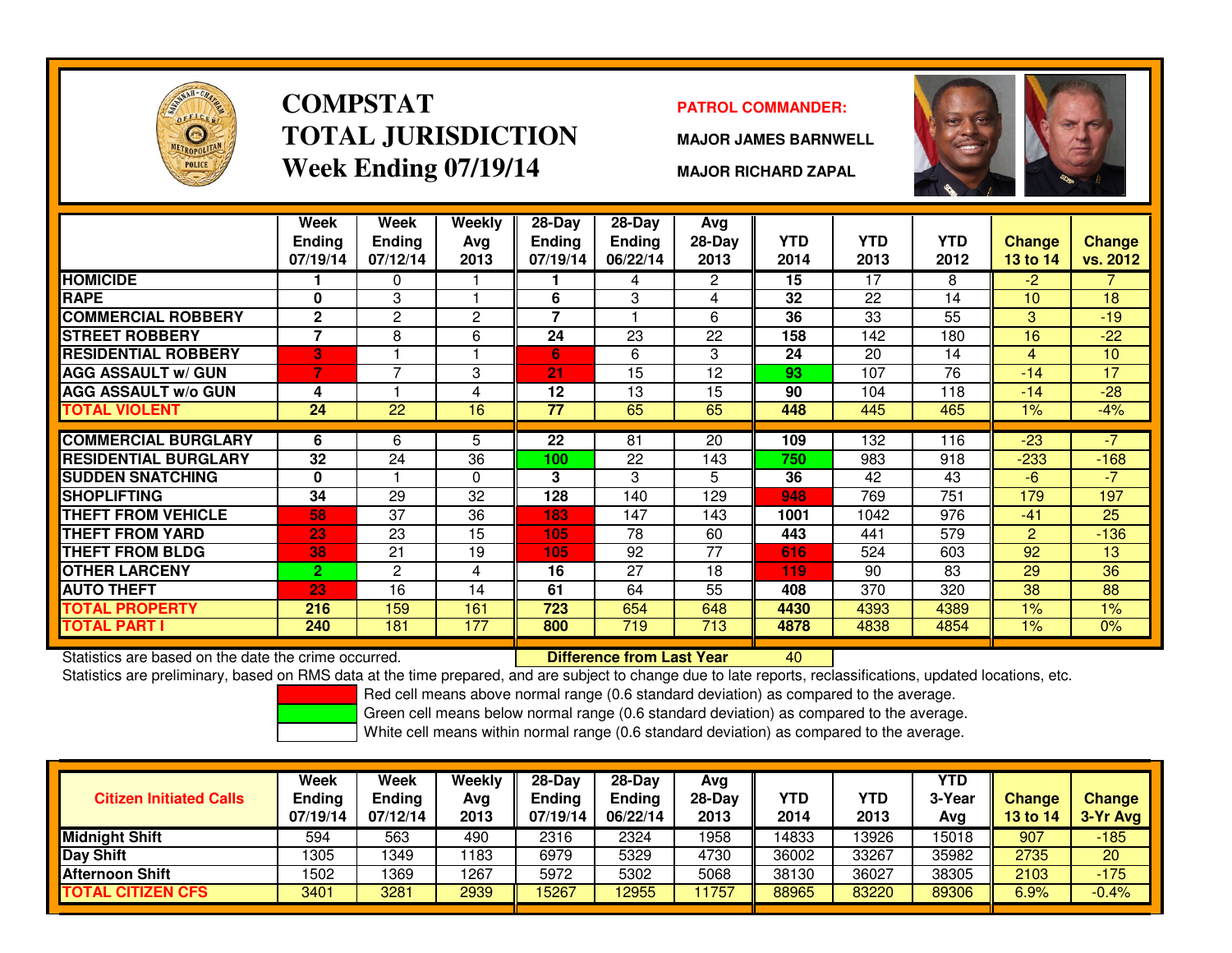

#### **COMPSTATPRECINCT COMMANDER:**<br>
PRECINCT COMMANDER: **WEST CHATHAM PRECINCTWeek Ending 07/19/14**

| . | <b>CAPT. CHARLES HALL</b> |
|---|---------------------------|
|   |                           |

|                             | Week<br><b>Ending</b><br>07/19/14 | Week<br><b>Ending</b><br>07/12/14 | Weekly<br>Avg<br>2013 | 28-Day<br><b>Ending</b><br>07/19/14 | $28-Day$<br><b>Ending</b><br>06/22/14 | Avg<br>28-Day<br>2013 | <b>YTD</b><br>2014 | <b>YTD</b><br>2013 | <b>YTD</b><br>2012 | <b>Change</b><br>13 to 14 | <b>Change</b><br>vs. 2012 |
|-----------------------------|-----------------------------------|-----------------------------------|-----------------------|-------------------------------------|---------------------------------------|-----------------------|--------------------|--------------------|--------------------|---------------------------|---------------------------|
| <b>HOMICIDE</b>             | 0                                 | 0                                 | 0                     | 0                                   | 0                                     | $\Omega$              | 0                  |                    | 0                  | -1                        | 0                         |
| <b>RAPE</b>                 | 0                                 |                                   | $\mathbf 0$           | $\mathbf 2$                         | 0                                     |                       | 8                  | 5                  | 4                  | 3                         | $\overline{4}$            |
| <b>COMMERCIAL ROBBERY</b>   | $\mathbf 0$                       | $\Omega$                          | $\Omega$              |                                     | 0                                     |                       | 5                  | 4                  | 11                 |                           | $-6$                      |
| <b>STREET ROBBERY</b>       |                                   | 2                                 | $\Omega$              | 3                                   | 0                                     | $\overline{2}$        | 13                 | 14                 | 24                 | -1                        | $-11$                     |
| <b>RESIDENTIAL ROBBERY</b>  |                                   | 0                                 | 0                     | 1                                   | 2                                     |                       | 8                  | 4                  | 0                  | 4                         | 8                         |
| <b>AGG ASSAULT w/ GUN</b>   |                                   | $\mathbf{2}$                      | $\mathbf{0}$          | 3                                   | 2                                     |                       | 9                  | 11                 | 9                  | $-2$                      | 0                         |
| <b>AGG ASSAULT w/o GUN</b>  | $\bf{0}$                          | 0                                 |                       | 0                                   | 4                                     | 3                     | 11                 | 18                 | 18                 | $\sqrt{7}$                | $-7$                      |
| <b>TOTAL VIOLENT</b>        | 3                                 | 5                                 | $\overline{2}$        | 10                                  | 8                                     | 8                     | 54                 | 57                 | 66                 | $-5%$                     | $-18%$                    |
|                             |                                   |                                   |                       |                                     |                                       |                       |                    |                    |                    |                           |                           |
| <b>COMMERCIAL BURGLARY</b>  | $\mathbf{2}$                      |                                   |                       |                                     | 15                                    | $\overline{2}$        | 24                 | 15                 | 9                  | 9                         | 15                        |
| <b>RESIDENTIAL BURGLARY</b> | 14                                | 4                                 | 6                     | 27                                  | 5                                     | 25                    | 142                | 159                | 142                | $-17$                     | $\Omega$                  |
| <b>SUDDEN SNATCHING</b>     | $\mathbf{0}$                      |                                   | $\Omega$              |                                     | 0                                     | 0                     | 3                  | $\Omega$           | 5                  | 3                         | $-2$                      |
| <b>SHOPLIFTING</b>          | 9                                 | 8                                 | 3                     | 33                                  | 28                                    | 12                    | 152                | 79                 | 70                 | 73                        | 82                        |
| <b>THEFT FROM VEHICLE</b>   | 8                                 | 5                                 | 5                     | 23                                  | 25                                    | 21                    | 169                | 146                | 123                | 23                        | 46                        |
| <b>THEFT FROM YARD</b>      | 3                                 | 2                                 | $\overline{c}$        | 14                                  | 5                                     | 8                     | 69                 | 56                 | 98                 | 13                        | $-29$                     |
| <b>THEFT FROM BLDG</b>      | 4                                 | ⇁                                 | 3                     | 17                                  | 18                                    | 11                    | 113                | 70                 | 98                 | 43                        | 15                        |
| <b>OTHER LARCENY</b>        | $\mathbf 0$                       | 0                                 |                       |                                     | 4                                     | $\mathbf{2}$          | 20                 | 7                  | 15                 | 13                        | 5                         |
| <b>AUTO THEFT</b>           | 5                                 | 3                                 | 2                     | 12                                  | 8                                     | 9                     | 77                 | 53                 | 41                 | 24                        | 36                        |
| <b>TOTAL PROPERTY</b>       | 45                                | 31                                | 23                    | 135                                 | 108                                   | 91                    | 769                | 585                | 601                | 31%                       | 28%                       |
| TOTAL PART I                | 48                                | 36                                | 25                    | 145                                 | 116                                   | 99                    | 823                | 642                | 667                | 28%                       | 23%                       |

Statistics are based on the date the crime occurred. **Difference from Last Year** 

<sup>181</sup>

Statistics are preliminary, based on RMS data at the time prepared, and are subject to change due to late reports, reclassifications, updated locations, etc.

Red cell means above normal range (0.6 standard deviation) as compared to the average.

Green cell means below normal range (0.6 standard deviation) as compared to the average.

| <b>Citizen Initiated Calls</b> | Week<br>Ending<br>07/19/14 | Week<br>Ending<br>07/12/14 | Weekly<br>Avg<br>2013 | $28-Dav$<br><b>Ending</b><br>07/19/14 | $28-Dav$<br><b>Ending</b><br>06/22/14 | Avg<br>28-Day<br>2013 | YTD<br>2014 | YTD<br>2013 | <b>YTD</b><br>3-Year<br>Avg | <b>Change</b><br>13 to 14 | <b>Change</b><br>3-Yr Avg |
|--------------------------------|----------------------------|----------------------------|-----------------------|---------------------------------------|---------------------------------------|-----------------------|-------------|-------------|-----------------------------|---------------------------|---------------------------|
| Midnight Shift                 | 13                         | 13                         | 97                    | 431                                   | 466                                   | 389                   | 2935        | 2707        | 2970                        | 228                       | $-35$                     |
| Day Shift                      | 268                        | 303                        | 242                   | 2770                                  | 1033                                  | 967                   | 7401        | 6836        | 7287                        | 565                       | 114                       |
| <b>Afternoon Shift</b>         | 281                        | 255                        | 259                   | 1226                                  | 945                                   | 1036                  | 8004        | 7322        | 7817                        | 682                       | 187                       |
| <b>TOTAL CITIZEN CFS</b>       | 662                        | 662                        | 598                   | 4427                                  | 2444                                  | 2392                  | 18340       | 16865       | 18074                       | 8.7%                      | .5%                       |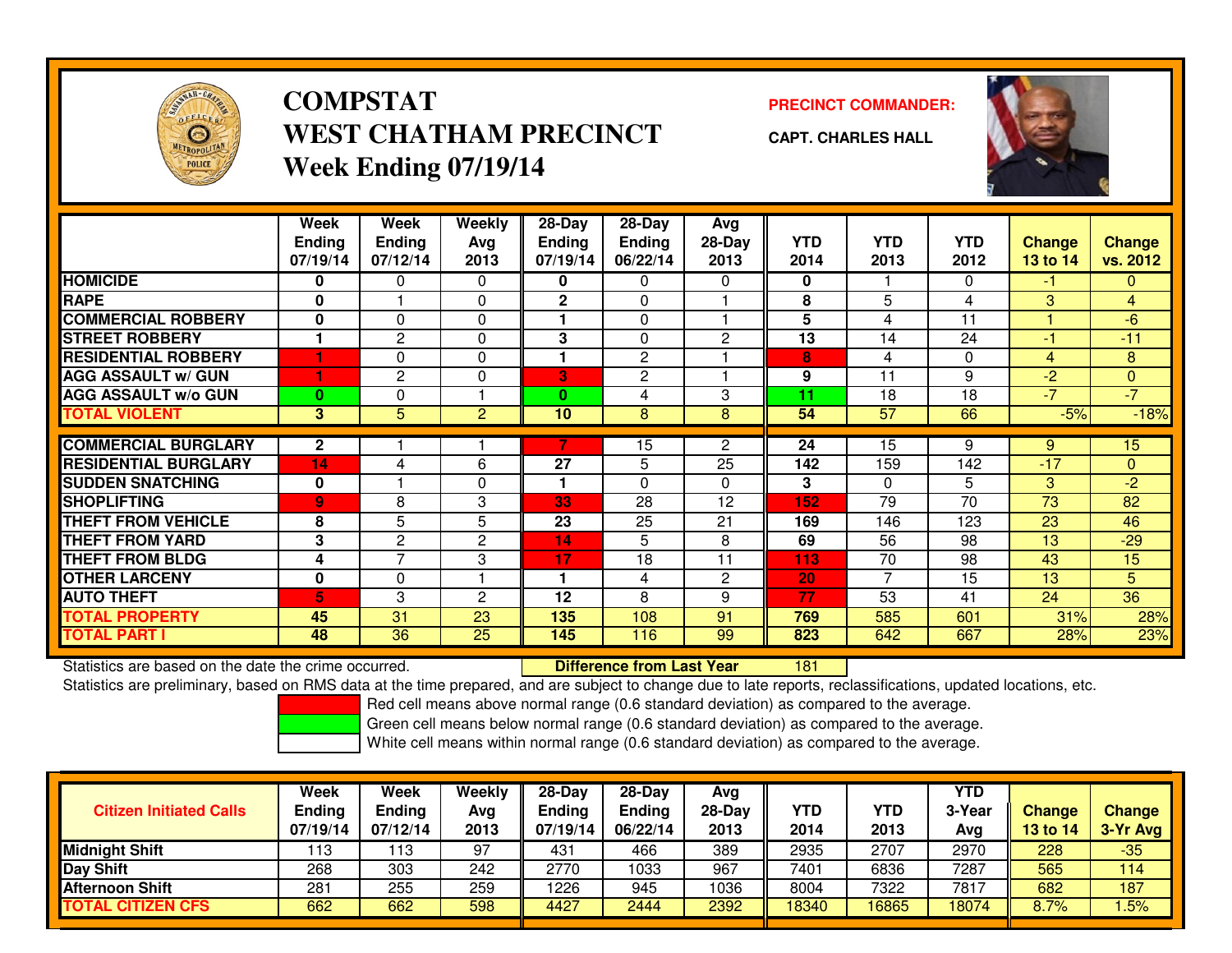

# **COMPSTATDOWNTOWN PRECINCTWeek Ending 07/19/14**

**PRECINCT COMMANDER:**

**CAPT. BEN HERRON**



|                             | Week<br><b>Ending</b><br>07/19/14 | Week<br><b>Ending</b><br>07/12/14 | <b>Weekly</b><br>Avg<br>2013 | $28-Day$<br><b>Ending</b><br>07/19/14 | $28-Day$<br><b>Ending</b><br>06/22/14 | Avg<br>28-Day<br>2013 | <b>YTD</b><br>2014 | <b>YTD</b><br>2013 | <b>YTD</b><br>2012 | <b>Change</b><br>13 to 14 | <b>Change</b><br>vs. 2012 |
|-----------------------------|-----------------------------------|-----------------------------------|------------------------------|---------------------------------------|---------------------------------------|-----------------------|--------------------|--------------------|--------------------|---------------------------|---------------------------|
| <b>HOMICIDE</b>             | 0                                 | 0                                 | $\Omega$                     | 0                                     |                                       |                       | $\overline{2}$     | 7                  |                    | -5                        |                           |
| <b>RAPE</b>                 | 0                                 |                                   | $\Omega$                     | $\mathbf{2}$                          | $\Omega$                              |                       | 6                  | 6                  | 3                  | $\Omega$                  | 3                         |
| <b>COMMERCIAL ROBBERY</b>   | 0                                 | 0                                 | $\Omega$                     | 0                                     | 0                                     |                       | 4                  | 5                  | 6                  | -1                        | $-2$                      |
| <b>STREET ROBBERY</b>       | $\mathbf{2}$                      | 3                                 | 2                            | 10                                    | 6                                     | 8                     | 40                 | 56                 | 56                 | $-16$                     | $-16$                     |
| <b>RESIDENTIAL ROBBERY</b>  | 0                                 | 0                                 | 0                            |                                       | 0                                     |                       |                    | 4                  | 2                  | -3                        | -1.                       |
| <b>AGG ASSAULT w/ GUN</b>   | 3                                 |                                   |                              | 6                                     |                                       | 3                     | 19                 | 28                 | 13                 | -9                        | 6                         |
| <b>AGG ASSAULT w/o GUN</b>  | 1                                 | 0                                 |                              | 3                                     | $\mathbf{2}$                          | 4                     | 24                 | 22                 | 37                 | $\overline{2}$            | $-13$                     |
| <b>TOTAL VIOLENT</b>        | 6                                 | 5                                 | 4                            | 22                                    | 10                                    | 18                    | 96                 | 128                | 118                | $-25%$                    | $-19%$                    |
| <b>COMMERCIAL BURGLARY</b>  | 0                                 |                                   |                              | 3                                     |                                       | 3                     | 20                 | 17                 | 17                 | 3                         | 3                         |
| <b>RESIDENTIAL BURGLARY</b> | $\bf{0}$                          | 2                                 | 3                            | 6.                                    | 5                                     | 13                    | 59                 | 101                | 91                 | $-42$                     | $-32$                     |
| <b>ISUDDEN SNATCHING</b>    | 0                                 | 0                                 | 0                            |                                       | 2                                     | $\overline{2}$        | 13                 | 23                 | 22                 | $-10$                     | $-9$                      |
| <b>SHOPLIFTING</b>          | $\overline{2}$                    | 4                                 | 4                            | 19                                    | 14                                    | 17                    | 130                | 95                 | 73                 | 35                        | 57                        |
| <b>THEFT FROM VEHICLE</b>   | 20                                | 10                                | $\overline{7}$               | 60                                    | 42                                    | 29                    | 270                | 205                | 196                | 65                        | 74                        |
| <b>THEFT FROM YARD</b>      | 7                                 | $\overline{7}$                    |                              | 29                                    | 16                                    | 18                    |                    | 140                | 121                | $-21$                     | $-2$                      |
|                             |                                   |                                   | 4                            |                                       |                                       |                       | 119                |                    |                    |                           |                           |
| <b>THEFT FROM BLDG</b>      | 13                                | 4                                 | 4                            | 26                                    | 17                                    | 15                    | 143                | 94                 | 134                | 49                        | 9                         |
| <b>OTHER LARCENY</b>        | 1                                 | 0                                 |                              | 4                                     | 8                                     | 4                     | 30                 | 25                 | 17                 | 5                         | 13                        |
| <b>AUTO THEFT</b>           | 9                                 | $\overline{c}$                    | 2                            | 13                                    | 13                                    | 9                     | 72                 | 64                 | 52                 | 8                         | 20                        |
| <b>TOTAL PROPERTY</b>       | 52                                | 30                                | 27                           | 161                                   | 124                                   | 110                   | 856                | 764                | 723                | 12%                       | 18%                       |
| TOTAL PART I                | 58                                | 35                                | 31                           | 183                                   | 134                                   | 128                   | 952                | 892                | 841                | 7%                        | 13%                       |

Statistics are based on the date the crime occurred. **Difference from Last Year** 

Statistics are based on the date the crime occurred.<br>Statistics are preliminary, based on RMS data at the time prepared, and are subject to change due to late reports, reclassifications, updated locations, etc.

Red cell means above normal range (0.6 standard deviation) as compared to the average.

Green cell means below normal range (0.6 standard deviation) as compared to the average.

| <b>Citizen Initiated Calls</b> | Week<br><b>Ending</b><br>07/19/14 | Week<br><b>Ending</b><br>07/12/14 | Weekly<br>Avg<br>2013 | $28-Day$<br><b>Ending</b><br>07/19/14 | $28-Day$<br><b>Ending</b><br>06/22/14 | Avg<br>28-Day<br>2013 | YTD<br>2014 | YTD<br>2013 | <b>YTD</b><br>3-Year<br>Avg | <b>Change</b><br>13 to 14 | Change<br>3-Yr Avg |
|--------------------------------|-----------------------------------|-----------------------------------|-----------------------|---------------------------------------|---------------------------------------|-----------------------|-------------|-------------|-----------------------------|---------------------------|--------------------|
| <b>Midnight Shift</b>          | 102                               | 131                               | 107                   | 490                                   | 510                                   | 428                   | 3292        | 3119        | 3350                        | 173                       | $-58$              |
| Day Shift                      | 247                               | 228                               | 208                   | 927                                   | 954                                   | 832                   | 6218        | 5941        | 6267                        | 277                       | $-49$              |
| <b>Afternoon Shift</b>         | 291                               | 263                               | 226                   | 1121                                  | 945                                   | 905                   | 6944        | 6500        | 6825                        | 444                       | 119                |
| <b>TOTAL CITIZEN CFS</b>       | 640                               | 622                               | 541                   | 2538                                  | 2409                                  | 2165                  | 16454       | 15560       | 16442                       | 5.7%                      | 0.1%               |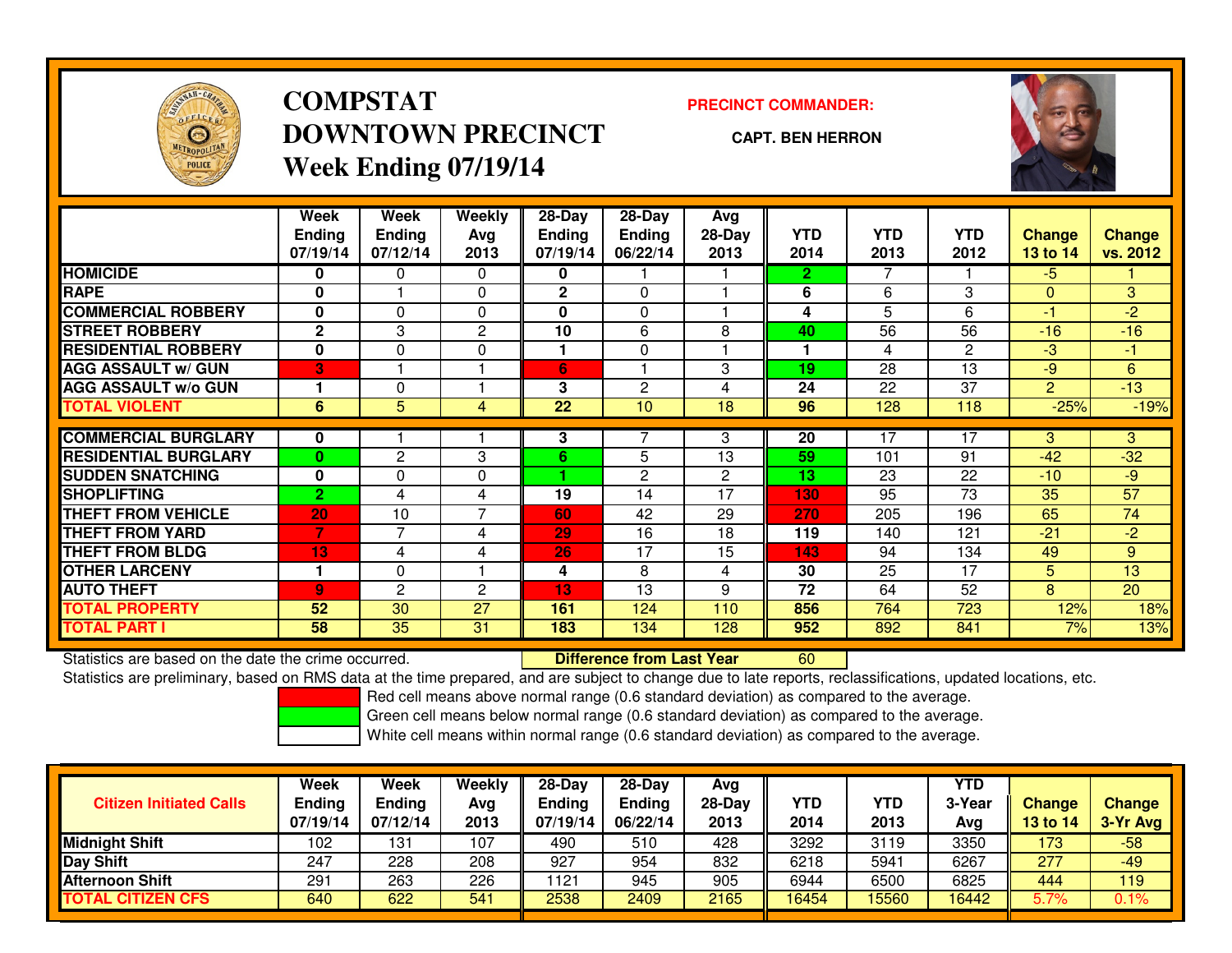

## **COMPSTATCENTRAL PRECINCT Week Ending 07/19/14**

**PRECINCT COMMANDER:**



|                             | Week<br><b>Ending</b><br>07/19/14 | Week<br><b>Ending</b><br>07/12/14 | Weekly<br>Ava<br>2013 | $28 - Day$<br><b>Ending</b><br>07/19/14 | $28 - Day$<br><b>Ending</b><br>06/22/14 | Avg<br>28-Day<br>2013 | <b>YTD</b><br>2014 | <b>YTD</b><br>2013 | <b>YTD</b><br>2012 | <b>Change</b><br>13 to 14 | <b>Change</b><br>vs. 2012 |
|-----------------------------|-----------------------------------|-----------------------------------|-----------------------|-----------------------------------------|-----------------------------------------|-----------------------|--------------------|--------------------|--------------------|---------------------------|---------------------------|
| <b>HOMICIDE</b>             |                                   | 0                                 | $\Omega$              |                                         | 2                                       |                       | 10                 | 4                  | 5                  | 6                         | 5.                        |
| <b>RAPE</b>                 | 0                                 | $\Omega$                          | 0                     | $\mathbf{0}$                            |                                         | $\Omega$              | 7                  | 5                  | $\Omega$           | $\overline{2}$            | $\overline{7}$            |
| <b>COMMERCIAL ROBBERY</b>   | 0                                 | $\Omega$                          | $\Omega$              |                                         | $\Omega$                                |                       | 9                  | 8                  | 9                  |                           | $\Omega$                  |
| <b>ISTREET ROBBERY</b>      | $\mathbf{2}$                      | 3                                 |                       | 8                                       | 10                                      | 5                     | 60                 | 33                 | 45                 | 27                        | 15                        |
| <b>RESIDENTIAL ROBBERY</b>  | н                                 |                                   | $\Omega$              | $\overline{2}$                          | 2                                       |                       | 4                  | 4                  | 3                  | $\mathbf{0}$              |                           |
| <b>AGG ASSAULT w/ GUN</b>   | 3                                 | 3                                 |                       | 9                                       | $\overline{ }$                          | 4                     | 39                 | $\overline{32}$    | $\overline{28}$    | $\overline{7}$            | 11                        |
| <b>AGG ASSAULT w/o GUN</b>  | $\overline{2}$                    |                                   |                       | 4                                       | 4                                       | 4                     | 24                 | 32                 | 26                 | $-8$                      | $-2$                      |
| <b>TOTAL VIOLENT</b>        | 9                                 | 8                                 | 4                     | 25                                      | 26                                      | 17                    | 153                | 118                | 116                | 30%                       | 32%                       |
|                             |                                   |                                   |                       |                                         |                                         |                       |                    |                    |                    |                           |                           |
| <b>COMMERCIAL BURGLARY</b>  | 0                                 | $\overline{2}$                    | 2                     | 4                                       | 24                                      |                       | 23                 | 46                 | 27                 | $-23$                     | $-4$                      |
| <b>RESIDENTIAL BURGLARY</b> | 6                                 | 6                                 | 9                     | 27                                      | 4                                       | 37                    | 230                | 253                | 260                | $-23$                     | $-30$                     |
| <b>SUDDEN SNATCHING</b>     | $\mathbf{0}$                      | $\Omega$                          | 0                     |                                         |                                         |                       | 5                  | 7                  | 7                  | $-2$                      | $-2$                      |
| <b>SHOPLIFTING</b>          |                                   | 3                                 | 2                     | 9                                       | $\overline{7}$                          | 8                     | 58                 | 57                 | 21                 |                           | 37                        |
| <b>THEFT FROM VEHICLE</b>   | 10                                | 5                                 | 9                     | 37                                      | 38                                      | 36                    | 235                | 236                | 250                | -1                        | $-15$                     |
| <b>THEFT FROM YARD</b>      | 6                                 | 6                                 | 4                     | 27                                      | 32                                      | 16                    | 117                | 112                | 152                | 5                         | $-35$                     |
| <b>THEFT FROM BLDG</b>      | $\overline{7}$                    | 5                                 | 4                     | 19                                      | 22                                      | 17                    | 122                | 116                | 103                | 6                         | 19                        |
| <b>OTHER LARCENY</b>        | $\bf{0}$                          |                                   |                       | 5.                                      | 4                                       | 4                     | 18                 | 13                 | 11                 | 5                         | $\overline{7}$            |
| <b>AUTO THEFT</b>           | 5                                 | 5                                 | 4                     | 18                                      | 22                                      | 17                    | 136                | 98                 | 77                 | 38                        | 59                        |
| <b>TOTAL PROPERTY</b>       | 35                                | 33                                | 35                    | 147                                     | 154                                     | 142                   | 944                | 938                | 908                | 1%                        | 4%                        |
| <b>TOTAL PART I</b>         | 44                                | 41                                | 39                    | 172                                     | 180                                     | 159                   | 1097               | 1056               | 1024               | 4%                        | 7%                        |

Statistics are based on the date the crime occurred. **Difference from Last Year** 

Statistics are based on the date the crime occurred. **Extence to Luber Conduct State Conduct Article Conduct** Sta<br>Statistics are preliminary, based on RMS data at the time prepared, and are subject to change due to late re

Red cell means above normal range (0.6 standard deviation) as compared to the average.

Green cell means below normal range (0.6 standard deviation) as compared to the average.

| <b>Citizen Initiated Calls</b> | Week<br><b>Ending</b><br>07/19/14 | Week<br><b>Ending</b><br>07/12/14 | Weekly<br>Avg<br>2013 | $28-Dav$<br>Ending<br>07/19/14 | $28 - Day$<br><b>Ending</b><br>06/22/14 | Avg<br>28-Day<br>2013 | <b>YTD</b><br>2014 | YTD<br>2013 | <b>YTD</b><br>3-Year<br>Avg | <b>Change</b><br>13 to 14 | <b>Change</b><br>3-Yr Avg |
|--------------------------------|-----------------------------------|-----------------------------------|-----------------------|--------------------------------|-----------------------------------------|-----------------------|--------------------|-------------|-----------------------------|---------------------------|---------------------------|
| <b>Midnight Shift</b>          | 135                               | 131                               | 105                   | 524                            | 510                                     | 419                   | 3222               | 3015        | 3270                        | 207                       | $-48$                     |
| Day Shift                      | 257                               | 287                               | 249                   | 1124                           | 110                                     | 996                   | 7629               | 7007        | 7184                        | 622                       | 445                       |
| <b>Afternoon Shift</b>         | 305                               | 283                               | 263                   | 1197                           | 1132                                    | 1050                  | 7754               | 7538        | 8074                        | 216                       | $-320$                    |
| <b>TOTAL CITIZEN CFS</b>       | 697                               | 701                               | 616                   | 2845                           | 2752                                    | 2465                  | 18605              | 7560        | 18528                       | 6.0%                      | $0.4\%$                   |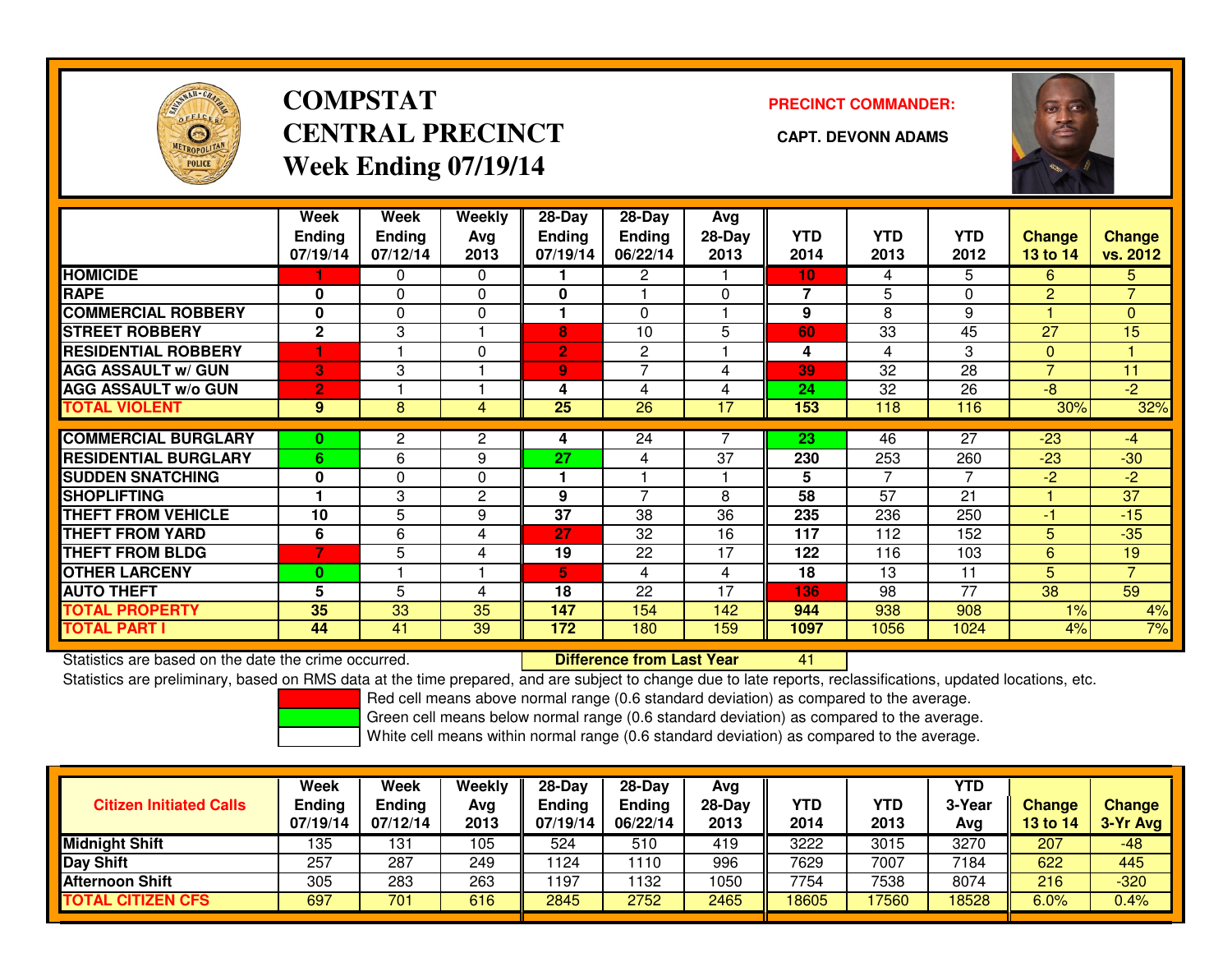

#### **COMPSTAT PRECINCT COMMANDER: SOUTHSIDE PRECINCT CAPT. TERRY SHOOPWeek Ending 07/19/14**



|                             | Week<br><b>Ending</b><br>07/19/14 | Week<br><b>Ending</b><br>07/12/14 | Weekly<br>Avg<br>2013 | 28-Day<br><b>Ending</b><br>07/19/14 | $28-Day$<br><b>Ending</b><br>06/22/14 | Avg<br>28-Day<br>2013 | <b>YTD</b><br>2014 | <b>YTD</b><br>2013 | <b>YTD</b><br>2012 | <b>Change</b><br>13 to 14 | <b>Change</b><br>vs. 2012 |
|-----------------------------|-----------------------------------|-----------------------------------|-----------------------|-------------------------------------|---------------------------------------|-----------------------|--------------------|--------------------|--------------------|---------------------------|---------------------------|
| <b>HOMICIDE</b>             | 0                                 | 0                                 | 0                     | 0                                   | 0                                     | 0                     | 0                  | 3                  | 0                  | $-3$                      | 0                         |
| <b>RAPE</b>                 | 0                                 | $\Omega$                          | $\Omega$              | 0                                   |                                       |                       | $\mathbf{2}$       | 2                  | 4                  | $\Omega$                  | $-2$                      |
| <b>COMMERCIAL ROBBERY</b>   | 1                                 | 2                                 | 0                     | 4                                   |                                       | 2                     | 13                 | 9                  | 24                 | 4                         | $-11$                     |
| <b>STREET ROBBERY</b>       | $\overline{2}$                    | $\Omega$                          |                       | 3                                   | 5                                     | 3                     | 26                 | 14                 | 30                 | 12                        | -4                        |
| <b>RESIDENTIAL ROBBERY</b>  | 0                                 | $\Omega$                          | $\Omega$              |                                     | 0                                     |                       | 6                  | 3                  | 7                  | 3                         | -1                        |
| <b>AGG ASSAULT w/ GUN</b>   | 0                                 | $\Omega$                          | $\Omega$              |                                     |                                       |                       | 5                  | 9                  | 7                  | -4                        | $-2$                      |
| <b>AGG ASSAULT w/o GUN</b>  | 0                                 | $\Omega$                          | 0                     | 0                                   |                                       | 2                     | 8                  | 20                 | 18                 | $-12$                     | $-10$                     |
| <b>TOTAL VIOLENT</b>        | 3                                 | 2                                 | $\overline{2}$        | 9                                   | 9                                     | 10 <sup>1</sup>       | 60                 | 60                 | 90                 | 0%                        | $-33%$                    |
|                             |                                   |                                   |                       |                                     |                                       |                       |                    |                    |                    |                           |                           |
| <b>COMMERCIAL BURGLARY</b>  | $\mathbf 2$                       | 0                                 |                       | 2                                   | 15                                    | 4                     | 22                 | $\overline{32}$    | 43                 | $-10$                     | $-21$                     |
| <b>RESIDENTIAL BURGLARY</b> | Δ                                 | 3                                 | 8                     | 12                                  | 5                                     | 31                    | 123                | 212                | 206                | $-89$                     | $-83$                     |
| <b>SUDDEN SNATCHING</b>     | 0                                 | $\Omega$                          | $\Omega$              | 0                                   | 0                                     |                       | 7                  | 6                  | 6                  |                           |                           |
| <b>SHOPLIFTING</b>          | 9                                 | 8                                 | 15                    | 35                                  | 62                                    | 58                    | 368                | 365                | 403                | 3                         | $-35$                     |
| <b>THEFT FROM VEHICLE</b>   | 10                                | 10                                | $\overline{7}$        | 35                                  | 23                                    | 28                    | 173                | 227                | 198                | $-54$                     | $-25$                     |
| <b>THEFT FROM YARD</b>      | 1                                 | $\Omega$                          | $\mathbf{2}$          | 11                                  | 11                                    | 8                     | 61                 | 59                 | 101                | $\overline{2}$            | $-40$                     |
| <b>THEFT FROM BLDG</b>      | $\overline{7}$                    |                                   | 5                     | 24                                  | 16                                    | 19                    | 108                | 141                | 151                | $-33$                     | $-43$                     |
| <b>OTHER LARCENY</b>        | ۴                                 |                                   |                       | $\overline{2}$                      | $\overline{2}$                        | 4                     | 18                 | 27                 | 14                 | -9                        | $\overline{4}$            |
| <b>AUTO THEFT</b>           | 2                                 | 3                                 | 2                     |                                     | 8                                     | 9                     | 53                 | 76                 | 86                 | $-23$                     | $-33$                     |
| <b>TOTAL PROPERTY</b>       | 36                                | 26                                | 40                    | 128                                 | 142                                   | 163                   | 933                | 1145               | 1208               | $-19%$                    | $-23%$                    |
| <b>TOTAL PART I</b>         | 39                                | 28                                | 43                    | 137                                 | 151                                   | 173                   | 993                | 1205               | 1298               | $-18%$                    | $-23%$                    |

Statistics are based on the date the crime occurred. **Difference from Last Year** 

 $-212$ 

Statistics are preliminary, based on RMS data at the time prepared, and are subject to change due to late reports, reclassifications, updated locations, etc.

Red cell means above normal range (0.6 standard deviation) as compared to the average.

Green cell means below normal range (0.6 standard deviation) as compared to the average.

| <b>Citizen Initiated Calls</b> | Week<br><b>Ending</b><br>07/19/14 | Week<br>Ending<br>07/12/14 | Weekly<br>Avg<br>2013 | 28-Day<br><b>Ending</b><br>07/19/14 | $28-Dav$<br><b>Ending</b><br>06/22/14 | Avg<br>28-Dav<br>2013 | YTD<br>2014 | YTD<br>2013 | <b>YTD</b><br>3-Year<br>Avg | <b>Change</b><br><b>13 to 14</b> | <b>Change</b><br>3-Yr Avg |
|--------------------------------|-----------------------------------|----------------------------|-----------------------|-------------------------------------|---------------------------------------|-----------------------|-------------|-------------|-----------------------------|----------------------------------|---------------------------|
| <b>Midnight Shift</b>          | 104                               | 96                         | 86                    | 392                                 | 419                                   | 343                   | 2546        | 2402        | 2577                        | 144                              | $-31$                     |
| <b>Day Shift</b>               | 277                               | 248                        | 238                   | 1084                                | 116                                   | 950                   | 7242        | 6550        | 7184                        | 692                              | 58                        |
| <b>Afternoon Shift</b>         | 302                               | 266                        | 244                   | 1140                                | 1061                                  | 976                   | 7202        | 6778        | 7244                        | 424                              | $-42$                     |
| <b>TOTAL CITIZEN CFS</b>       | 683                               | 610                        | 567                   | 2616                                | 2596                                  | 2269                  | 16990       | 15730       | 17005                       | 8.0%                             | $-0.1%$                   |